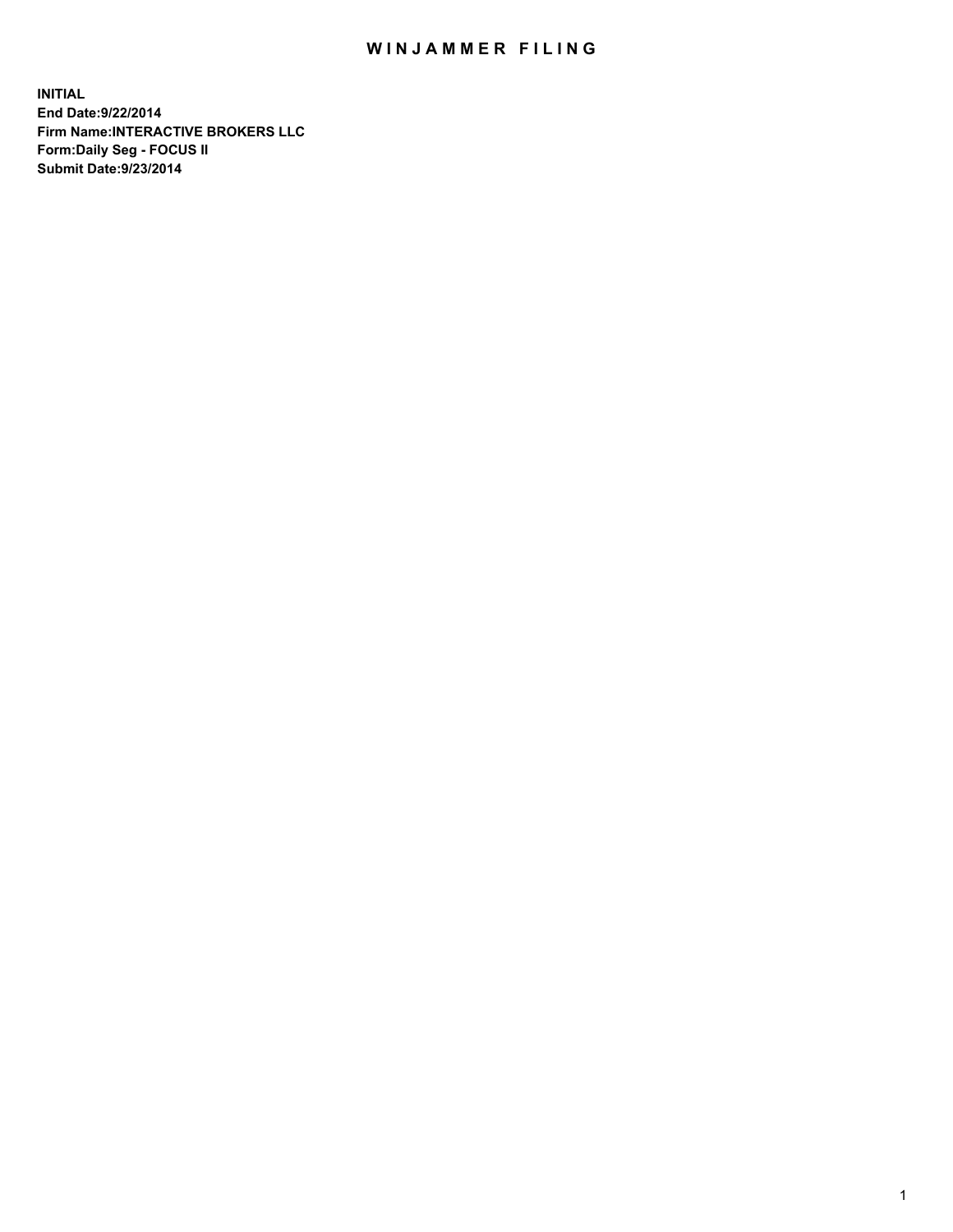## **INITIAL End Date:9/22/2014 Firm Name:INTERACTIVE BROKERS LLC Form:Daily Seg - FOCUS II Submit Date:9/23/2014 Daily Segregation - Cover Page**

| Name of Company<br><b>Contact Name</b><br><b>Contact Phone Number</b><br><b>Contact Email Address</b>    | <b>INTERACTIVE BROKERS LLC</b><br><b>Michael Ellman</b><br>203-422-8926<br>mellman@interactivebrokers.co<br>$m$ |
|----------------------------------------------------------------------------------------------------------|-----------------------------------------------------------------------------------------------------------------|
| FCM's Customer Segregated Funds Residual Interest Target (choose one):<br>a. Minimum dollar amount: ; or | $\overline{\mathbf{0}}$                                                                                         |
| b. Minimum percentage of customer segregated funds required:% ; or                                       | 0                                                                                                               |
| c. Dollar amount range between: and; or                                                                  | 155,000,000 245,000,000                                                                                         |
| d. Percentage range of customer segregated funds required between:% and%.                                | 0 <sub>0</sub>                                                                                                  |
| FCM's Customer Secured Amount Funds Residual Interest Target (choose one):                               |                                                                                                                 |
| a. Minimum dollar amount: ; or                                                                           | $\overline{\mathbf{0}}$                                                                                         |
| b. Minimum percentage of customer secured funds required:% ; or                                          | 0                                                                                                               |
| c. Dollar amount range between: and; or                                                                  | 80,000,000 120,000,000                                                                                          |
| d. Percentage range of customer secured funds required between:% and%.                                   | 0 <sub>0</sub>                                                                                                  |
| FCM's Cleared Swaps Customer Collateral Residual Interest Target (choose one):                           |                                                                                                                 |
| a. Minimum dollar amount: ; or                                                                           | $\overline{\mathbf{0}}$                                                                                         |
| b. Minimum percentage of cleared swaps customer collateral required:% ; or                               | $\overline{\mathbf{0}}$                                                                                         |
| c. Dollar amount range between: and; or                                                                  | 0 <sub>0</sub>                                                                                                  |
| d. Percentage range of cleared swaps customer collateral required between:% and%.                        | 0 <sub>0</sub>                                                                                                  |
| Current ANC:on                                                                                           | 2,358,561,333 22-SEP-2014                                                                                       |
| <b>Broker Dealer Minimum</b>                                                                             | 375,013,633                                                                                                     |
| Debit/Deficit - CustomersCurrent AmountGross Amount                                                      |                                                                                                                 |
| Domestic Debit/Deficit                                                                                   | 3,014,291                                                                                                       |
| Foreign Debit/Deficit                                                                                    | 2,094,360 0                                                                                                     |
| Debit/Deficit - Non CustomersCurrent AmountGross Amount                                                  |                                                                                                                 |
| Domestic Debit/Deficit<br>Foreign Debit/Deficit                                                          | 0 <sub>0</sub><br>0 <sub>0</sub>                                                                                |
| Proprietary Profit/Loss                                                                                  |                                                                                                                 |
| Domestic Profit/Loss                                                                                     | $\overline{\mathbf{0}}$                                                                                         |
| Foreign Profit/Loss                                                                                      | $\underline{\mathbf{0}}$                                                                                        |
| Proprietary Open Trade Equity                                                                            |                                                                                                                 |
| Domestic OTE                                                                                             | <u>0</u>                                                                                                        |
| Foreign OTE                                                                                              | <u>0</u>                                                                                                        |
| <b>SPAN</b>                                                                                              |                                                                                                                 |
| <b>Customer SPAN Calculation</b>                                                                         | 1,129,100,655                                                                                                   |
| Non-Customer SPAN Calcualation                                                                           | 15,448,432                                                                                                      |
| Proprietary Capital Charges                                                                              | <u>0</u>                                                                                                        |
| Minimum Dollar Amount Requirement                                                                        | 20,000,000 [7465]                                                                                               |
| Other NFA Dollar Amount Requirement                                                                      | 21,796,307 [7475]                                                                                               |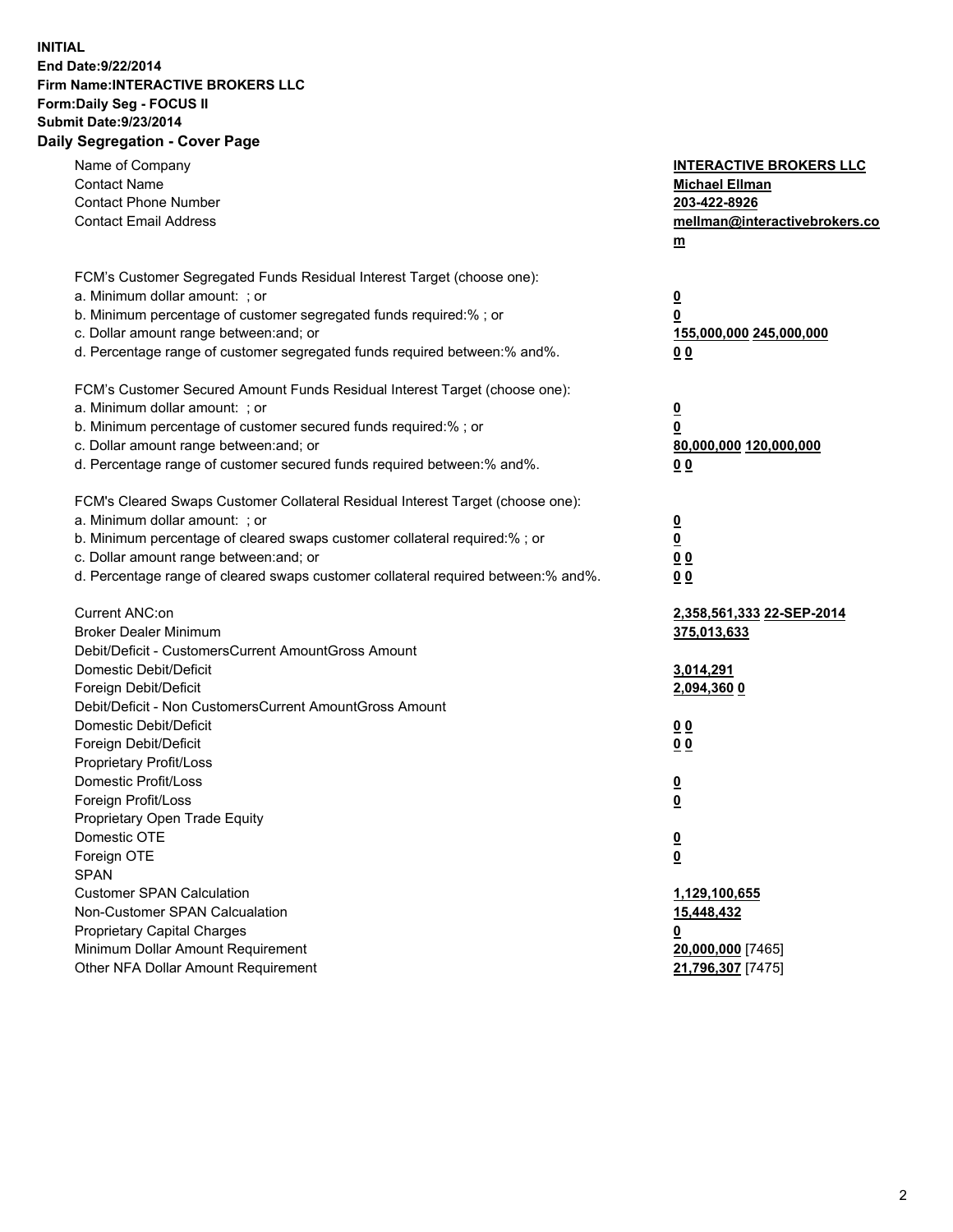## **INITIAL End Date:9/22/2014 Firm Name:INTERACTIVE BROKERS LLC Form:Daily Seg - FOCUS II Submit Date:9/23/2014 Daily Segregation - Secured Amounts**

|     | Daily Ocglegation - Occarea Anioants                                                                       |                                                       |
|-----|------------------------------------------------------------------------------------------------------------|-------------------------------------------------------|
|     | Foreign Futures and Foreign Options Secured Amounts                                                        |                                                       |
|     | Amount required to be set aside pursuant to law, rule or regulation of a foreign                           | $0$ [7305]                                            |
|     | government or a rule of a self-regulatory organization authorized thereunder                               |                                                       |
| 1.  | Net ledger balance - Foreign Futures and Foreign Option Trading - All Customers                            |                                                       |
|     | A. Cash                                                                                                    | 304,861,129 [7315]                                    |
|     | B. Securities (at market)                                                                                  | $0$ [7317]                                            |
| 2.  | Net unrealized profit (loss) in open futures contracts traded on a foreign board of trade                  | 2,995,093 [7325]                                      |
| 3.  | Exchange traded options                                                                                    |                                                       |
|     | a. Market value of open option contracts purchased on a foreign board of trade                             | 105,177 [7335]                                        |
|     | b. Market value of open contracts granted (sold) on a foreign board of trade                               | -532,166 [7337]                                       |
| 4.  | Net equity (deficit) (add lines 1.2. and 3.)                                                               | 307,429,233 [7345]                                    |
| 5.  | Account liquidating to a deficit and account with a debit balances - gross amount                          | 2,094,360 [7351]                                      |
|     | Less: amount offset by customer owned securities                                                           | 0 [7352] 2,094,360 [7354]                             |
| 6.  | Amount required to be set aside as the secured amount - Net Liquidating Equity                             | 309,523,593 [7355]                                    |
|     | Method (add lines 4 and 5)                                                                                 |                                                       |
| 7.  | Greater of amount required to be set aside pursuant to foreign jurisdiction (above) or line                | 309,523,593 [7360]                                    |
|     | 6.                                                                                                         |                                                       |
|     | FUNDS DEPOSITED IN SEPARATE REGULATION 30.7 ACCOUNTS                                                       |                                                       |
| 1.  | Cash in banks                                                                                              |                                                       |
|     | A. Banks located in the United States                                                                      | 340,540,092 [7500]                                    |
|     | B. Other banks qualified under Regulation 30.7                                                             | 0 [7520] 340,540,092 [7530]                           |
| 2.  | Securities                                                                                                 |                                                       |
|     | A. In safekeeping with banks located in the United States                                                  | $0$ [7540]                                            |
|     | B. In safekeeping with other banks qualified under Regulation 30.7                                         | 0 [7560] 0 [7570]                                     |
| 3.  | Equities with registered futures commission merchants                                                      |                                                       |
|     | A. Cash                                                                                                    | $0$ [7580]                                            |
|     | <b>B.</b> Securities                                                                                       | $0$ [7590]                                            |
|     | C. Unrealized gain (loss) on open futures contracts                                                        | $0$ [7600]                                            |
|     | D. Value of long option contracts                                                                          | $0$ [7610]                                            |
|     | E. Value of short option contracts                                                                         | 0 [7615] 0 [7620]                                     |
| 4.  | Amounts held by clearing organizations of foreign boards of trade                                          |                                                       |
|     | A. Cash                                                                                                    | $0$ [7640]                                            |
|     | <b>B.</b> Securities                                                                                       | $0$ [7650]                                            |
|     | C. Amount due to (from) clearing organization - daily variation                                            | $0$ [7660]                                            |
|     | D. Value of long option contracts                                                                          | $0$ [7670]                                            |
|     | E. Value of short option contracts                                                                         | 0 [7675] 0 [7680]                                     |
| 5.  | Amounts held by members of foreign boards of trade                                                         |                                                       |
|     | A. Cash                                                                                                    | 72,280,284 [7700]                                     |
|     | <b>B.</b> Securities                                                                                       | $0$ [7710]                                            |
|     | C. Unrealized gain (loss) on open futures contracts                                                        | 315,217 [7720]                                        |
|     | D. Value of long option contracts                                                                          | 105,172 [7730]                                        |
|     | E. Value of short option contracts                                                                         | <mark>-532,137</mark> [7735] <b>72,168,536</b> [7740] |
| 6.  | Amounts with other depositories designated by a foreign board of trade                                     | $0$ [7760]                                            |
| 7.  | Segregated funds on hand                                                                                   | $0$ [7765]                                            |
| 8.  | Total funds in separate section 30.7 accounts                                                              | 412,708,628 [7770]                                    |
| 9.  | Excess (deficiency) Set Aside for Secured Amount (subtract line 7 Secured Statement<br>Page 1 from Line 8) | 103,185,035 [7380]                                    |
| 10. | Management Target Amount for Excess funds in separate section 30.7 accounts                                | 80,000,000 [7780]                                     |
| 11. | Excess (deficiency) funds in separate 30.7 accounts over (under) Management Target                         | 23,185,035 [7785]                                     |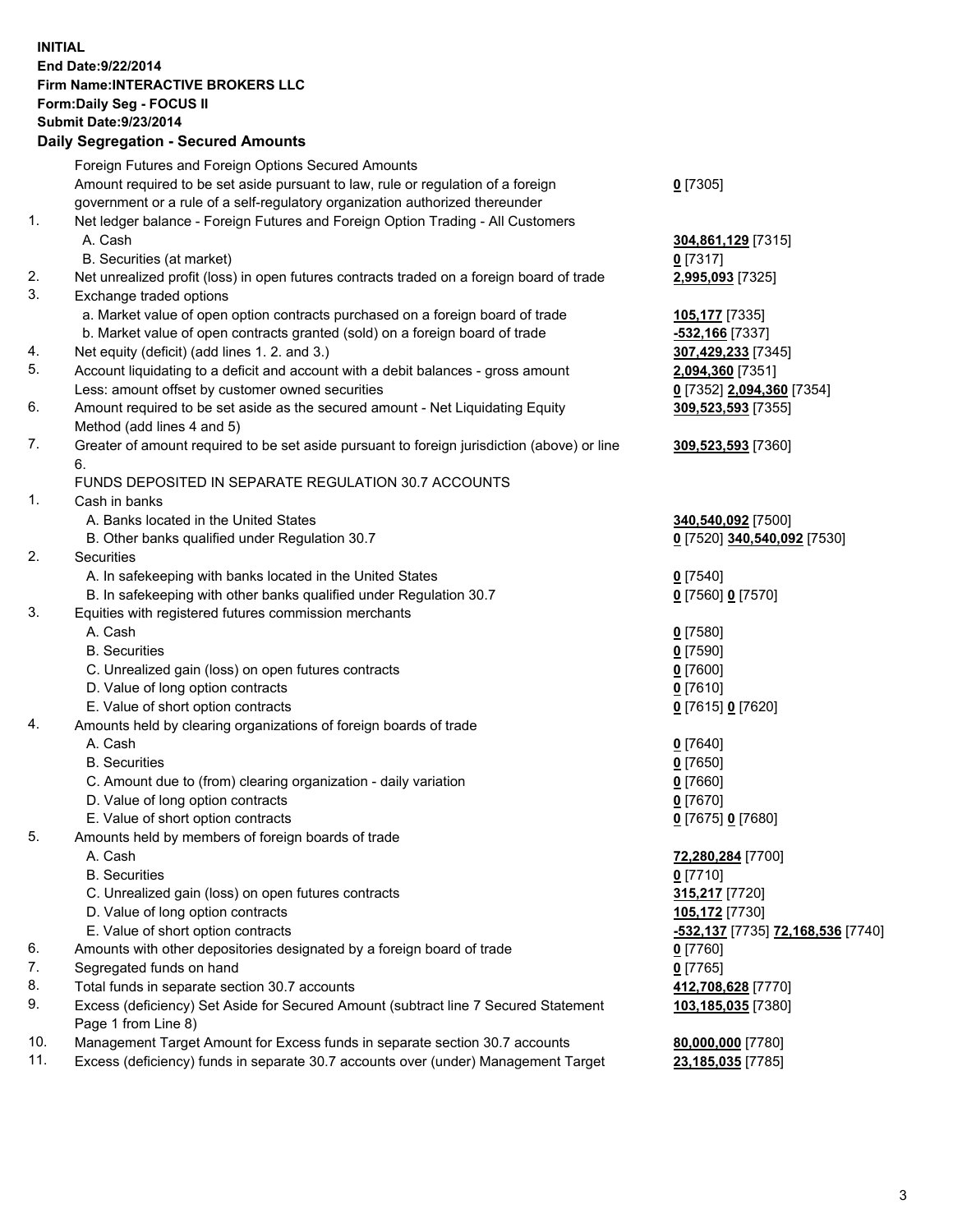**INITIAL End Date:9/22/2014 Firm Name:INTERACTIVE BROKERS LLC Form:Daily Seg - FOCUS II Submit Date:9/23/2014 Daily Segregation - Segregation Statement** SEGREGATION REQUIREMENTS(Section 4d(2) of the CEAct) 1. Net ledger balance A. Cash **2,356,806,423** [7010] B. Securities (at market) **0** [7020] 2. Net unrealized profit (loss) in open futures contracts traded on a contract market **-1,204,633** [7030] 3. Exchange traded options A. Add market value of open option contracts purchased on a contract market **119,961,448** [7032] B. Deduct market value of open option contracts granted (sold) on a contract market **-163,689,310** [7033] 4. Net equity (deficit) (add lines 1, 2 and 3) **2,311,873,928** [7040] 5. Accounts liquidating to a deficit and accounts with debit balances - gross amount **3,014,291** [7045] Less: amount offset by customer securities **0** [7047] **3,014,291** [7050] 6. Amount required to be segregated (add lines 4 and 5) **2,314,888,219** [7060] FUNDS IN SEGREGATED ACCOUNTS 7. Deposited in segregated funds bank accounts A. Cash **361,782,396** [7070] B. Securities representing investments of customers' funds (at market) **1,107,028,628** [7080] C. Securities held for particular customers or option customers in lieu of cash (at market) **0** [7090] 8. Margins on deposit with derivatives clearing organizations of contract markets A. Cash **12,265,800** [7100] B. Securities representing investments of customers' funds (at market) **113,521,934** [7110] C. Securities held for particular customers or option customers in lieu of cash (at market) **0** [7120] 9. Net settlement from (to) derivatives clearing organizations of contract markets **-3,503,353** [7130] 10. Exchange traded options A. Value of open long option contracts **1,496,403** [7132] B. Value of open short option contracts **-3,299,942** [7133] 11. Net equities with other FCMs A. Net liquidating equity **-4,313,457** [7140] B. Securities representing investments of customers' funds (at market) **959,973,521** [7160] C. Securities held for particular customers or option customers in lieu of cash (at market) **0** [7170] 12. Segregated funds on hand **0** [7150] 13. Total amount in segregation (add lines 7 through 12) **2,544,951,930** [7180] 14. Excess (deficiency) funds in segregation (subtract line 6 from line 13) **230,063,711** [7190] 15. Management Target Amount for Excess funds in segregation **155,000,000** [7194]

16. Excess (deficiency) funds in segregation over (under) Management Target Amount Excess

**75,063,711** [7198]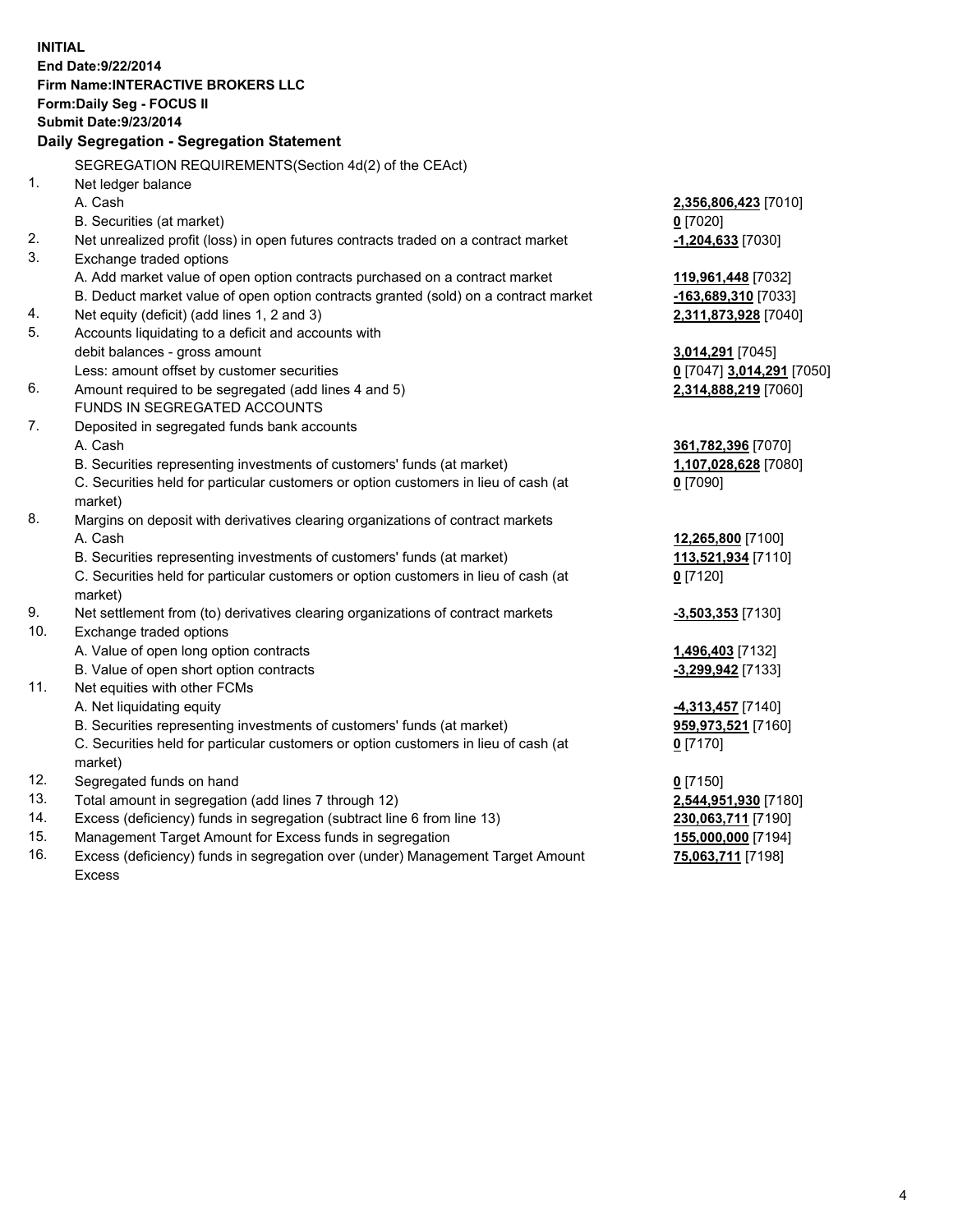## **INITIAL End Date:9/22/2014 Firm Name:INTERACTIVE BROKERS LLC Form:Daily Seg - FOCUS II Submit Date:9/23/2014 Daily Segregation - Supplemental**

| $\blacksquare$           | Total gross margin deficiencies - Segregated Funds Origin                              | 508,967 [9100] |
|--------------------------|----------------------------------------------------------------------------------------|----------------|
| $\sim$                   | Total gross margin deficiencies - Secured Funds Origin                                 | 7,540 [9101]   |
| $\blacksquare$           | Total gross margin deficiencies - Cleared Swaps Customer Collateral Funds Origin       | $0$ [9102]     |
| $\blacksquare$           | Total gross margin deficiencies - Noncustomer and Proprietary Accounts Origin          | $0$ [9103]     |
| $\blacksquare$           | Total number of accounts contributing to total gross margin deficiencies - Segregated  | 10 [9104]      |
|                          | Funds Origin                                                                           |                |
| $\blacksquare$           | Total number of accounts contributing to total gross margin deficiencies - Secured     | 1 [9105]       |
|                          | <b>Funds Origin</b>                                                                    |                |
| $\blacksquare$           | Total number of accounts contributing to the total gross margin deficiencies - Cleared | $0$ [9106]     |
|                          | Swaps Customer Collateral Funds Origin                                                 |                |
| $\overline{\phantom{a}}$ | Total number of accounts contributing to the total gross margin deficiencies -         | $0$ [9107]     |
|                          | Noncustomer and Proprietary Accounts Origin                                            |                |
| $\overline{\phantom{a}}$ | Upload a copy of the firm's daily margin report the FCM uses to issue margin calls     |                |
|                          | which corresponds with the reporting date.                                             |                |

09.22.2014 Commodity Margin Deficiency Report.xls